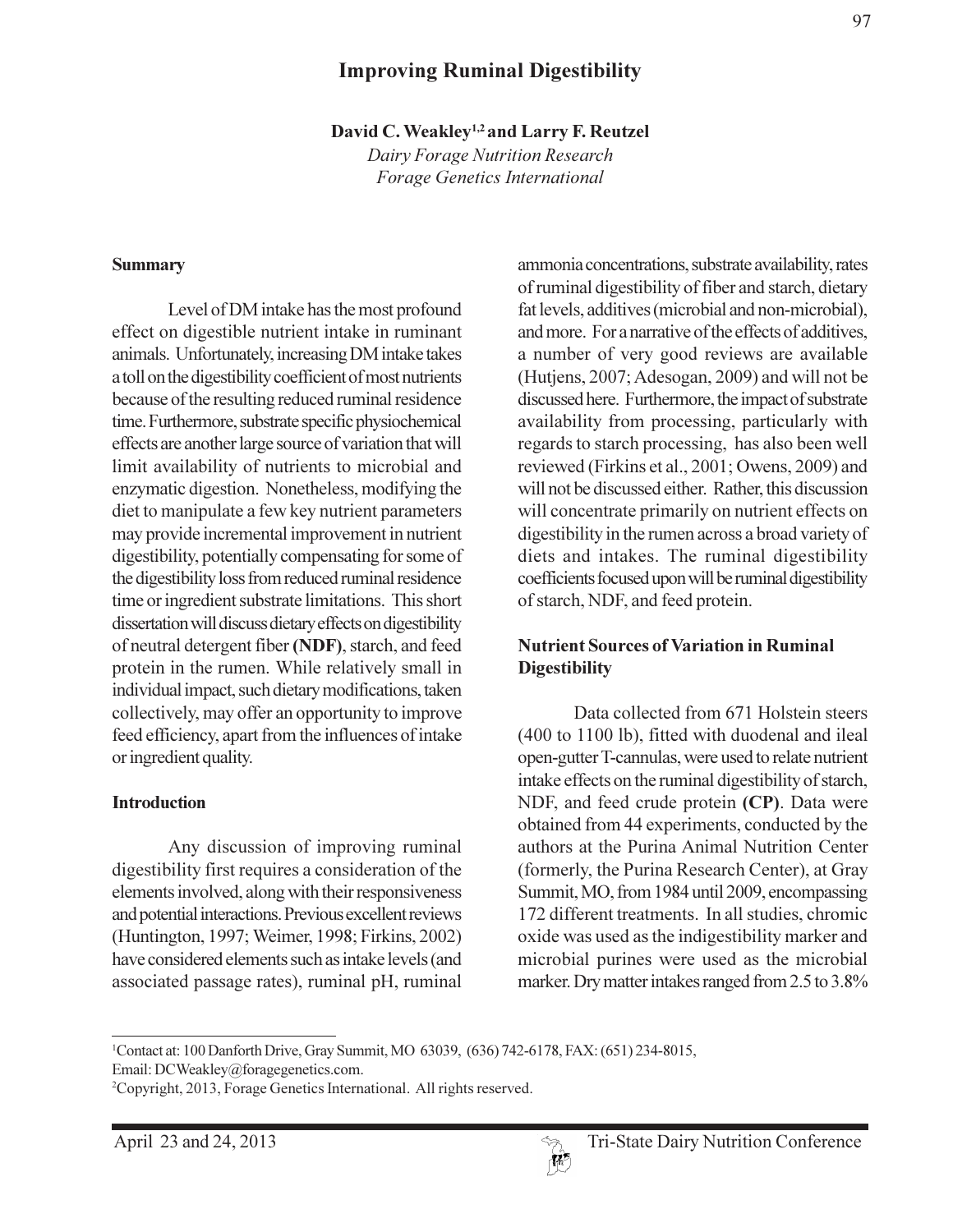of body weight (BW). A 4 x 4 Latin Square designed was used in all experiments.

Ranges in nutrient content across all diets are shown in Table 1. For the purpose of this dissertation, the approach taken was to relate the amount of NDF, starch, and feed protein digested in the rumen (expressed as a percent of DM intake), as well as ruminal pH and ammonia concentration, and fat level in the diet to the subsequent ruminal digestibility coefficient for NDF, starch, and feed protein (expressed as a percent of nutrient). Independent and dependent variables are shown in Table 2. Where they existed, linear and quadratic relationships were identified, along with their significance (P values) and their coefficient of determination  $(R^2)$ ; also referred to as the correlation coefficient squared). The  $R^2$  was calculated as the fraction of the sum of squares accounted for by the regression model. Where the P value for the quadratic term was greater than 0.05, the  $R^2$  is from the linear model; if the quadratic P value was less than 0.05, the  $R^2$  is from the quadratic model which contains the linear and squared terms for the X variable. These relationships were incorporated into Table 2 as directional representations between the independent variables and the 3 dependent digestibility coefficients. The  $R^2$  values were understandably small, as substrate specific factors affecting digestibility in these studies were relatively much greater. However, where noted, these relationships were significant ( $P < 0.05$ ).

### Dry matter intake effects on ruminal digestion

Ruminal digestibility coefficients for DM, starch, NDF and feed protein (after subtracting out the microbial contributions to the duodenal protein flow) were depressed as DMI increased (Figure 1). The energy value for feeds as represented by equation 2-3 in the Nutrient Requirements of Dairy Cattle (2001), assumes an 8% reduction in digestibility at 3X maintenance. However, all ruminal digestibility coefficients in Figure 1, with the

exception of starch, were depressed in a quadratic fashion ( $P \le 0.04$ ), suggesting that the depression in ruminal digestion diminishes as intake increases, rather than merely decreasing in a linear fashion.

#### Ruminal NDF digestibility

When looking at the wide distribution of data in Figure 2, it becomes apparent there can be a 7 to 10 fold range in ruminal NDF digestibility coefficients. This may imply opportunities to manipulate diets in ways to profoundly improve digestibility of NDF in the rumen. Figure 3 shows that while there was a positive relationship between the amount of ruminal feed protein digestion and ruminal NDF digestibility ( $P < 0.05$ ), no such relationship existed between ruminal ammonia concentrations and ruminal NDF digestibility. This would suggest that ruminal ammonia was not limiting for the ruminal microbes responsible for digesting NDF, at least within the range of 4.8 to 26 mM observed in this database. This observation would be consistent with those of Schaefer et al. (1980), suggesting that ammonia requirements of selected bacteria in pure culture are actually quite low. Nevertheless, the relationship with ruminal feed protein digestion would be consistent with the conclusion (Argyle and Baldwin, 1989) that some ruminal microorganisms may have a requirement for preformed amino acids and/or peptides for maximum growth and activity.

The negative relationship (Figure 4) between the amount of ruminal starch digestion and ruminal NDF digestibility ( $P < 0.01$ ) would be consistent with the positive relationship between ruminal pH and ruminal NDF digestibility ( $P \le 0.01$ ). Both observations are indicative of the competition between starch and fiber digesting bacteria in the rumen and the preference for higher ruminal pH to support the growth and optimal enzyme activity of fiber digesting bacteria (Mertens, 1979). The inflection point above which ruminal NDF digestibility decreases more rapidly appears to be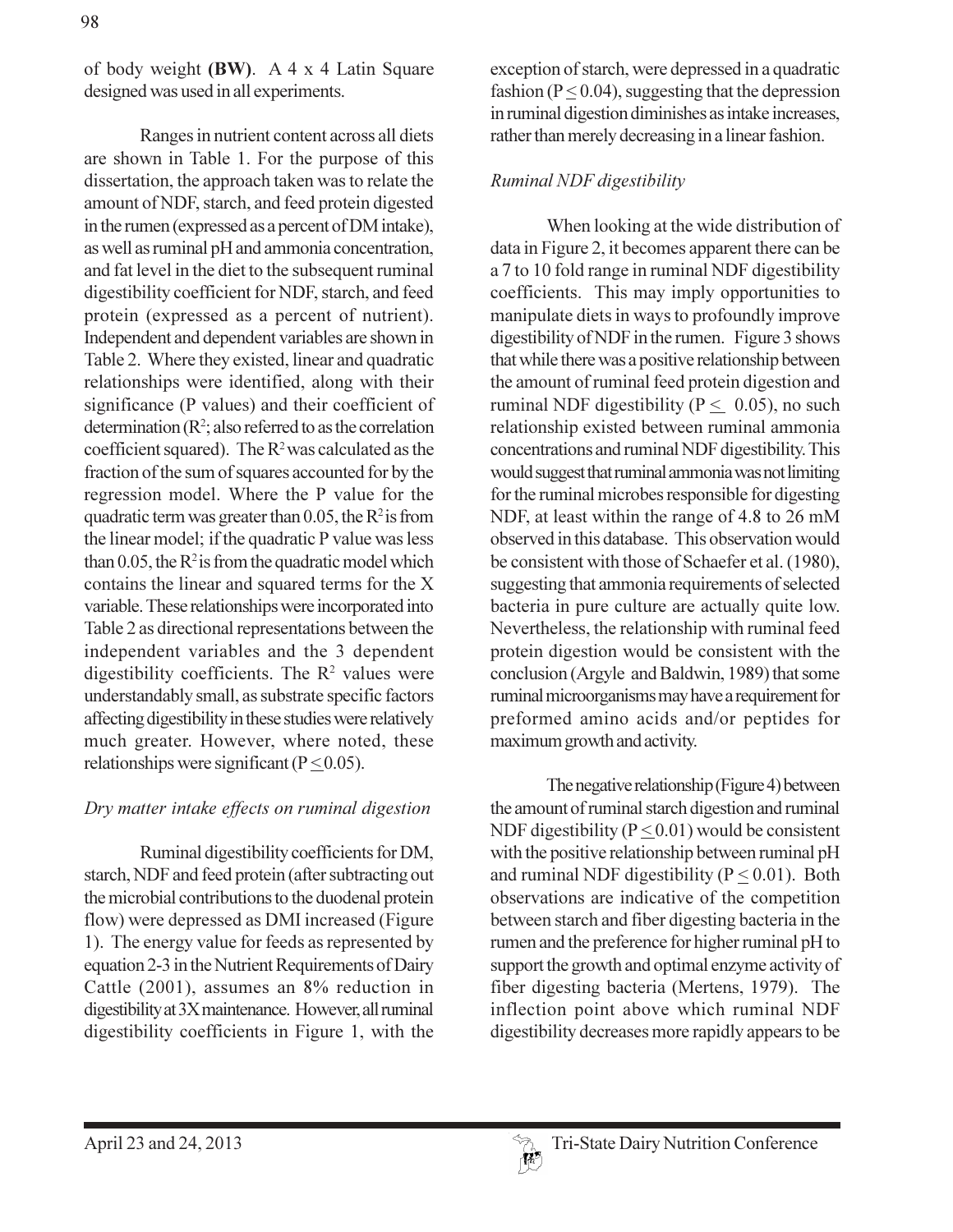in excess of 15% of DMI as rumen digestible starch. Furthermore, ruminal NDF digestibility appears to increase more rapidly at ruminal pH levels in excess of 6.0.

A negative quadratic relationship  $(P < 0.01)$ existed between fat percentage in the diet (by acid hydrolysis; FatAH) and ruminal NDF digestibility (Figure 5). However, the negative effect appeared to be greater at lower dietary FatAH concentrations and was greatly diminished at levels greater than 6% FatAH. However, much of this may have been an artifact of the dataset being more heavily weighted at the lower end of the fat intake range, resulting in a poorer distribution of the data and an inappropriate regression analysis.

The ruminal digestibility coefficient of most nutrients is a result of the competing functions of rate of digestion and rate of passage (Mertens and Ely, 1982). This relationship is especially true for NDF digestibility and was observed in a recent study (DCM  $#145$ ) conducted by the authors at the Purina Animal Nutrition Center, where 3 corn silage hybrids were fed in diets containing 40% corn silage with and without 3% wheat straw. While adding wheat straw reduced the formulated diet energy density, subsequent measures of in vivo digestibility of DM were increased by 3%  $(P \le 0.05)$  across all 3 hybrids (Table 3). In particular, NDF digestibility was improved  $(P<0.04)$  on the straw containing diets (Table 3). Both observations were presumably due to increased residence time of the diet in the rumen when straw was included, despite DMI not being significantly affected.

This would suggest that there may be an optimum mass of digesting NDF, above which intake is limited by bulk fill and below which intake can increase, but possibly at the expense of reduced digestion, and subsequently, feed efficiency. This is in line with the NDF-Energy Intake System recently revisited by D.R. Mertens (2009), where he suggests that there is a unique solution for dietary NDF at each milk production level where the fill limitation and energy demand curves intersect. Each solution defines the NDF level that maximizes both DMI and maximum NDF (and forage) in the diet. Mertens (2010) further mentions that while the optimum NDF level can be fine-tuned for differences in NDF digestibility, the effect from changing crude NDF is 2 to 3 times greater than changing the digestibility of the NDF. However, one could argue that in practical situations where dietary NDF has reached maximum fill potential in high producing cows, the digestibility of the NDF can take on relatively greater importance.

# Ruminal starch digestibility

When looking at the distribution of data in Figure 6, it becomes apparent there was a 3 to 4 fold range in ruminal starch digestibility coefficients. This may suggest some opportunities to modify diets in ways to manipulate digestibility of starch in the rumen, but perhaps of not the same magnitude of improvement as one might achieve with NDF digestion. Figure 7 shows that while there was a positive relationship between the amount of ruminal feed protein digestion and ruminal starch digestibility  $(P \le 0.01)$ , no such relationship existed between ruminal ammonia concentrations and ruminal starch digestibility. As with ruminal NDF digestion (discussed above), this would suggest that ruminal ammonia was not limiting for the ruminal microbes responsible for digesting starch, at least within the range of 4.8 to 26 mM observed in this database.

Interestingly, there was a positive relationship ( $P \le 0.01$ ) between the amount of NDF digested ruminally and ruminal starch digestibility (Figure 8). Even though the amount of starch present in the diet was presumably displaced and reduced as the amount of NDF digested ruminally increased, the resulting rumen environment appeared to be more conducive for starch digestibility. Neither rumen pH nor FatAH level in

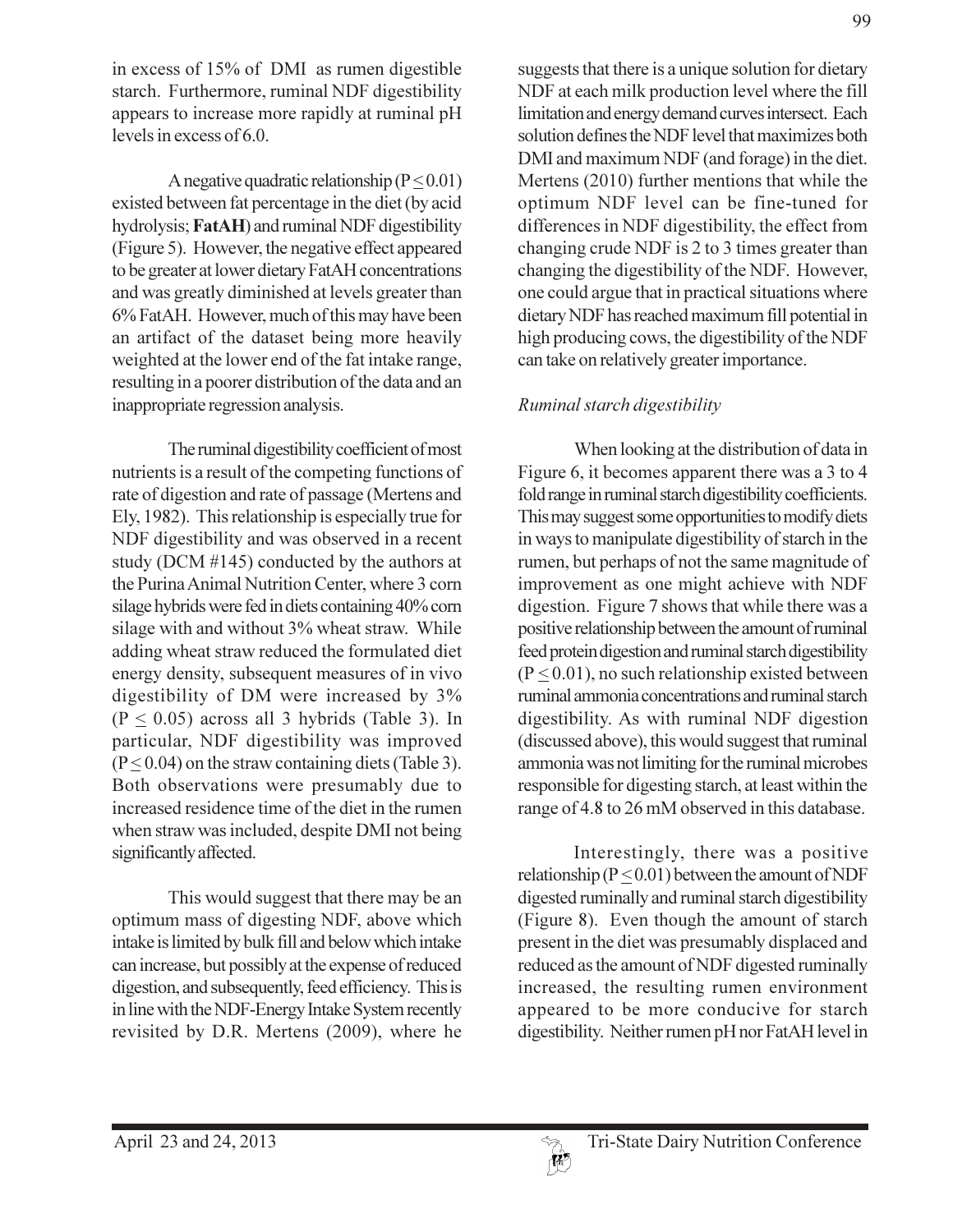the diet had any relationship with ruminal starch digestibility (Figure 9), suggesting neither had an effect on the microbes responsible for starch digestion or their enzymes.

## Ruminal feed protein digestibility

With the rising cost of feed proteins, anything that can reduce ruminal digestion of protein should improve efficiency of utilization since potential urinary losses can result from deaminated ammonia not assimilated into microbial protein. When looking at the distribution of data in Figure 10, the 3 to 4 fold range in ruminal feed protein digestibility coefficients is surprising wide. This may imply opportunities to modify diets in ways to reduce digestibility of feed protein in the rumen, thus improving the metabolizable protein supply and subsequent efficiency of conversion into milk and/or tissue protein.

There was a relatively stronger positive effect (Figure 11) from the amount of NDF digested in the rumen ( $P \le 0.03$ ;  $R^2 = 0.09$ ) than there was from the amount of starch digested in the rumen  $(P \le 0.01; R^2 = 0.04)$  on ruminal feed protein digestibility. Both would be indicative of greater overall rumen microbial activity, leading to an associated increase in ruminal feed protein breakdown. The stronger positive effect from the amount of NDF digested in the rumen may relate to the observation by others of greater proteolysis in the rumen on higher forage diets (Stewart, 1977). This would be consistent with the increased digestibility of feed protein in the rumen as pH increased in the rumen ( $P \le 0.01$ ; Figure 12). One promising relationship that could be leveraged to reduce feed protein digestion in the rumen, thus increasing the rumen undegraded protein content of the metabolizable protein supply, was the negative impact of FatAH level in the diet on feed protein digestibility in the rumen ( $P \le 0.01$ ; Figure 12). This may imply direct negative effects by fat in the rumen on proteolytic microorganisms or indirect negative

effects on fiber digesting microorganisms, affecting access by microorganisms to cell wall bound protein.

### **Conclusions**

While the various relationships discussed above between digestible nutrient intake and ruminal digestibility coefficients for NDF, starch, and feed protein were significant, the  $R^2$  values were relatively small. Obviously, level of DMI and substrate specific factors affecting digestion have the most profound effect on digestible nutrient intake. Unfortunately, increasing DMI takes a toll on the digestibility coefficient of most nutrients because of the resulting reduced ruminal residence time. These data, however, suggested that the depression in ruminal digestion (with the exception of starch) diminishes as intake increases, rather than merely decreasing in a linear fashion. Nonetheless, modifying the diet to manipulate a few key nutrient parameters, taken collectively, may provide opportunities for incremental improvement in nutrient digestibility.

Higher ruminal NDF digestibility appeared to be associated with greater amounts of feed protein digested in the rumen and lower amounts of starch digested in the rumen, as well as a higher ruminal pH and lower dietary fat level. Ruminal starch digestibility appeared relatively unaffected by digestible nutrient intake or rumen environment (pH and ammonia). Strategies to limit availability of starch, either through processing, preservation method, or starch source selection, would be a more reliable method of manipulating starch digestion in the rumen. While decreasing the amounts of starch and NDF digested in the rumen was associated with reduced feed protein digestion in the rumen, increasing dietary fat levels may be a more practical method to improve rumen undegraded protein content of the diet. Taken collectively, these methods may marginally manipulate digestibility. However, substrate specific manipulations like processing,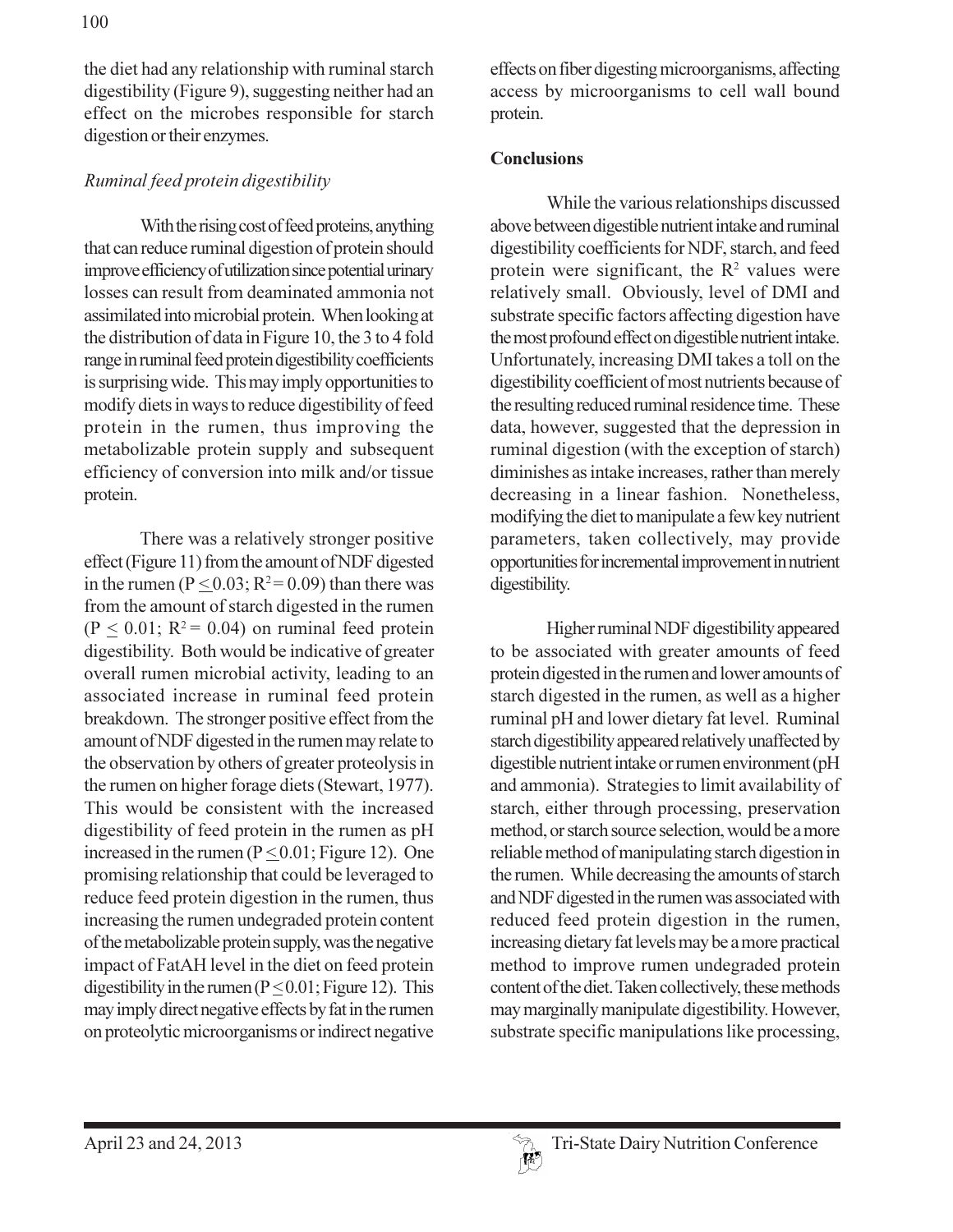ingredient quality and starch source selection should be a more effective and predictable means to manipulate ruminal digestibility.

# **References**

Adesogan, A.T. 2009. Using dietary additives to manipulate rumen fermentation and improve nutrient utilization and animal performance. Pg. 13-37 in Proceedings of the Florida Ruminant Nutrition Symposium, University of Florida, Gainesville.

Argyle, J.L., and R.L. Baldwin. 1989. Effects of amino acids and peptides on rumen microbial yields. J. Dairy Sci. 72:2017-2027.

Firkins, J.L. 2002. Optimizing Rumen Fermentation. Pg. 39-53 in Proceedings of the Tri-State Dairy Nutrition Conference, The Ohio State University, Columbus.

Firkins, J.L., M.L. Eastridge, N.R. St-Pierre, and S.M. Noftsger. 2001. Effects of grain variability and processing on starch utilization by lactating dairy cattle. J. Anim. Sci. 79(E. Suppl.): E218-E238.

Huntington, G.B. 1997. Starch utilization by ruminants: From basics to the bunk. J. Anim. Sci. 75:852-867.

Hutjens, M.F. 2007. Feed additives – the good, the bad, and the useless. Pg. 87-101 in the Proceedings of the Western Canadian Dairy Seminar, Advances in Dairy Technology, University of Alberta, Edmonton, Canada.

Mertens, D.R. 1979. Effect of buffers upon fiber digestion. In: W. H. Hale and P. Meinhardt (Ed.) Regulation of Acid-Base Balance. p 65. Church and Dwight Co., Inc. Nutley, New Jersey.

Mertens, D.R. 2010. NDF and DMI-Has anything changed? Pg. 160-174 in Proceedings of the Cornell Nutrition Conference for Feed Manufacturers, Ithaca, NY.

Mertens, D.R., and L.O. Ely. 1982. Relationship of rate and extent of digestion to forage utilization-A dynamic model evaluation. J. Anim. Sci. 54:895-905.

National Research Council. 2001. Nutrient requirements of dairy cattle. 7th rev. ed. Natl. Acad. Sci., Washington, DC.

Owens, F. 2009. Effects of chemical and physical characteristics of corn on starch digestion. Pg. 129-142 in the Proceedings of the Tri-State Nutrition Conference, The Ohio State University, Columbus.

Schaefer, D.M., C.L. Davis, and M.P. Bryant. 1980. Ammonia saturation constants for predominant species of rumen bacteria. J. Dairy Sci. 63:1248-1263.

Stewart, C.S. 1977. Factors affecting the cellulolytic activity of rumen contents. Appl. Env. Micro. 33:497-502.

Weimer, P.J. 1998. Manipulating ruminal fermentation: A microbial ecological perspective. J. Anim. Sci. 76:3114-3122.

 $\lceil \! \lceil \! \rceil^{k} \rceil$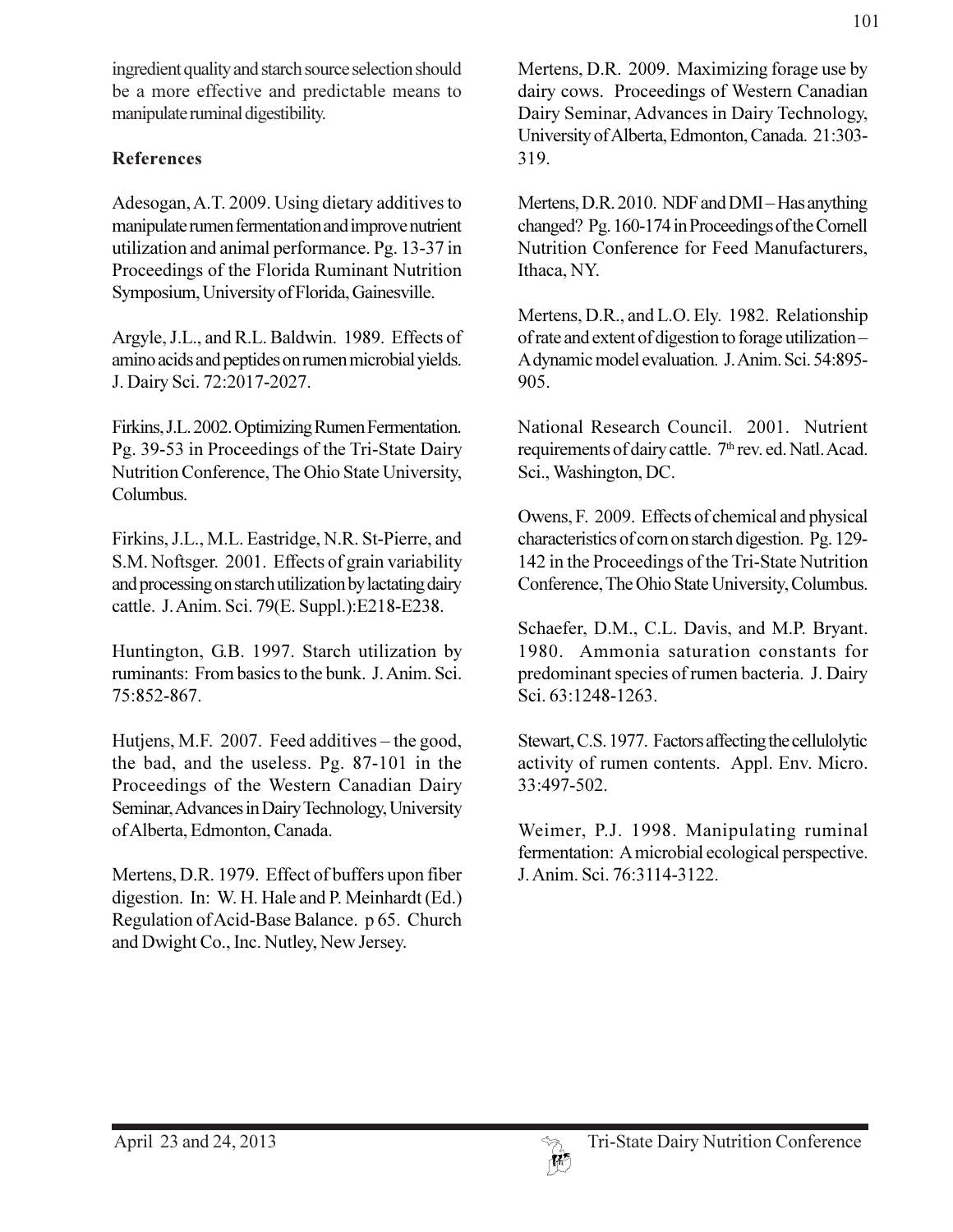|                                | Mean | Minimum | Maximum |  |  |
|--------------------------------|------|---------|---------|--|--|
| DM intake, lb/day <sup>1</sup> | 18.8 | 8.9     | 34.1    |  |  |
| Protein,% of DMI               | 17.9 | 12.9    | 21.3    |  |  |
| Fat, $\%$                      | 4.53 | 2.76    | 8.72    |  |  |
| NDF, $\%$                      | 37.7 | 23.0    | 53.8    |  |  |
| Starch, %                      | 26.1 | 11.5    | 37.9    |  |  |

Table 1. Dietary nutrient ranges from 44 experiments with 671 Holstein steers (fitted with duodenal and ileal cannulas), conducted by the authors at the Purina Animal Nutrition Center (formerly, the Purina Research Center), at Gray Summit, MO, from 1984 until 2009, encompassing 172 different treatments.

<sup>1</sup>Dry matter intakes ranged from 2.5 to 3.8% of body weight.

Table 2. Relationships between the amount of NDF, starch, and feed protein digested in the rumen (expressed as a percent of DM intake), as well as ruminal pH and ammonia concentration, and fat level in the diet and the subsequent ruminal digestibility coefficient of NDF, starch, and feed protein (expressed as a percent of nutrient).

|                                                                    | DM<br>1b/day <sup>2</sup> | Ruminal<br>Feed<br>Intake, Protein Dig., Ammonia<br>% of DM | Ruminal<br>mM | Ruminal<br>NDF Dig.,<br>$\%$ of DM | Ruminal<br><b>Starch</b><br>$\sum_{i=1}^{n}$<br>% of DM | Ruminal<br>pH | Fat, $\%$<br>of DM<br>Intake |
|--------------------------------------------------------------------|---------------------------|-------------------------------------------------------------|---------------|------------------------------------|---------------------------------------------------------|---------------|------------------------------|
| NDF, % of NDF<br>Starch, % of starch<br>Feed protein, % of protein | IJÎ<br>Į                  | ſ⇔<br>X                                                     | $\cup$<br>O   | X<br>íì⇔                           | راډ⇒<br>X                                               | $\Omega$      | l∫⇔<br>$\Omega$              |

<sup>1</sup>In all studies, chromic oxide was used as the indigestibility marker and microbial purines were used as the microbial marker. A 4 x 4 Latin Square designed was used in all experiments. <sup>2</sup>Where they existed, linear and quadratic relationships were identified between the independent variables (column headings) and dependent variables (row headings). Block arrows signify directional relationships between the independent variables and the 3 dependent digestibility coefficients where  $P \le 0.05$  for the linear term and  $P > 0.05$  for the quadratic term is shown as a single arrow, or where  $P \le 0.05$  for the quadratic term is shown as two arrows. "0" represents no significant relationship and "X" represents potential autocorrelation.

 $\mathbb{R}^2$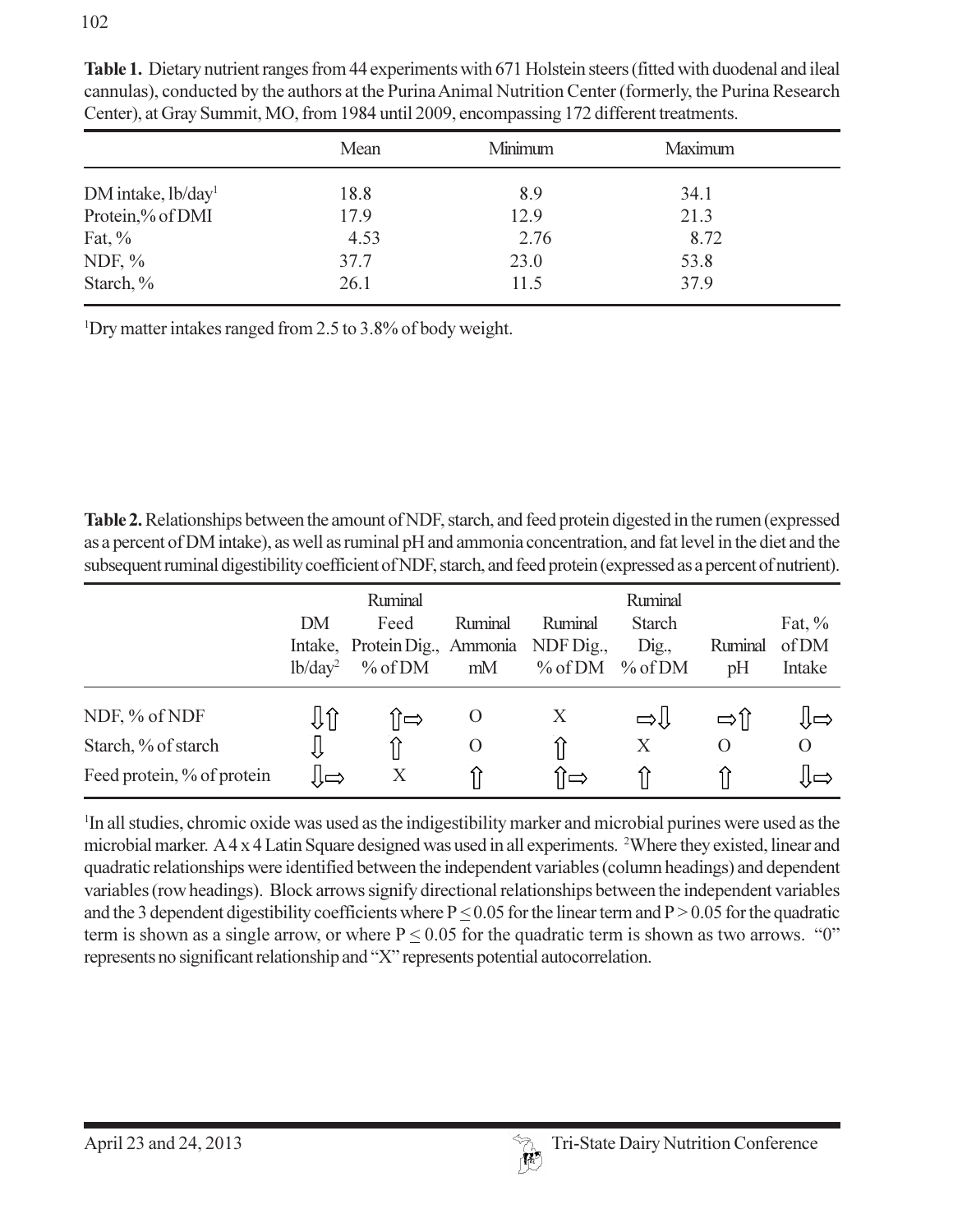| Wheat Straw, %<br>Corn Silage Hybrid <sup>1</sup> | $\theta$<br>6818  | 6100               | 6831              | 6818               | 6100       | 6831           | SЕ  |
|---------------------------------------------------|-------------------|--------------------|-------------------|--------------------|------------|----------------|-----|
| DMI, lb/day                                       | 46.3              | 41.6               | 44.1              | 44.7               | 47.8       | 42.7           | 2.2 |
| DM Digested, $\%$ of intake <sup>2</sup>          | $64.0^{\circ}$    | $65.5^{ab}$        | $65.3^{ab}$       | 66.6a <sup>b</sup> | $68.0^{b}$ | $66.1^{ab}$    | 1.2 |
| NDF Digested, % of intake <sup>3</sup>            | 32.9 <sup>a</sup> | 38.7 <sup>ab</sup> | 34.7 <sup>a</sup> | 38.1 <sup>a</sup>  | $46.5^{b}$ | $36.4^{\circ}$ | 2.8 |

Table 3. Three corn silage hybrids were fed to lactating cows in diets containing 40% corn silage with and without 3% wheat straw. While adding wheat straw reduced the formulated diet energy density, subsequent measures of in vivo digestibility of dry matter were increased by 3% across all three hybrids ( $P \le 0.05$ ;  $DCM \#145$ ).

<sup>1</sup>Croplan Genetics, Winfield Solutions, Shoreview, MN.

<sup>2</sup>Dry Matter Digested; significant ( $P < 0.05$ ) effect by straw level. Means not followed by a common letter differ ( $P \le 0.05$ ) using the Least Significant Difference (LSD) procedure.

<sup>3</sup>Neutral Detergent Fiber Digested; significant effect by straw level ( $P \le 0.04$ ) and hybrid ( $P \le 0.03$ ). Means not followed by a common letter differ ( $P \le 0.05$ ) using LSD procedure.

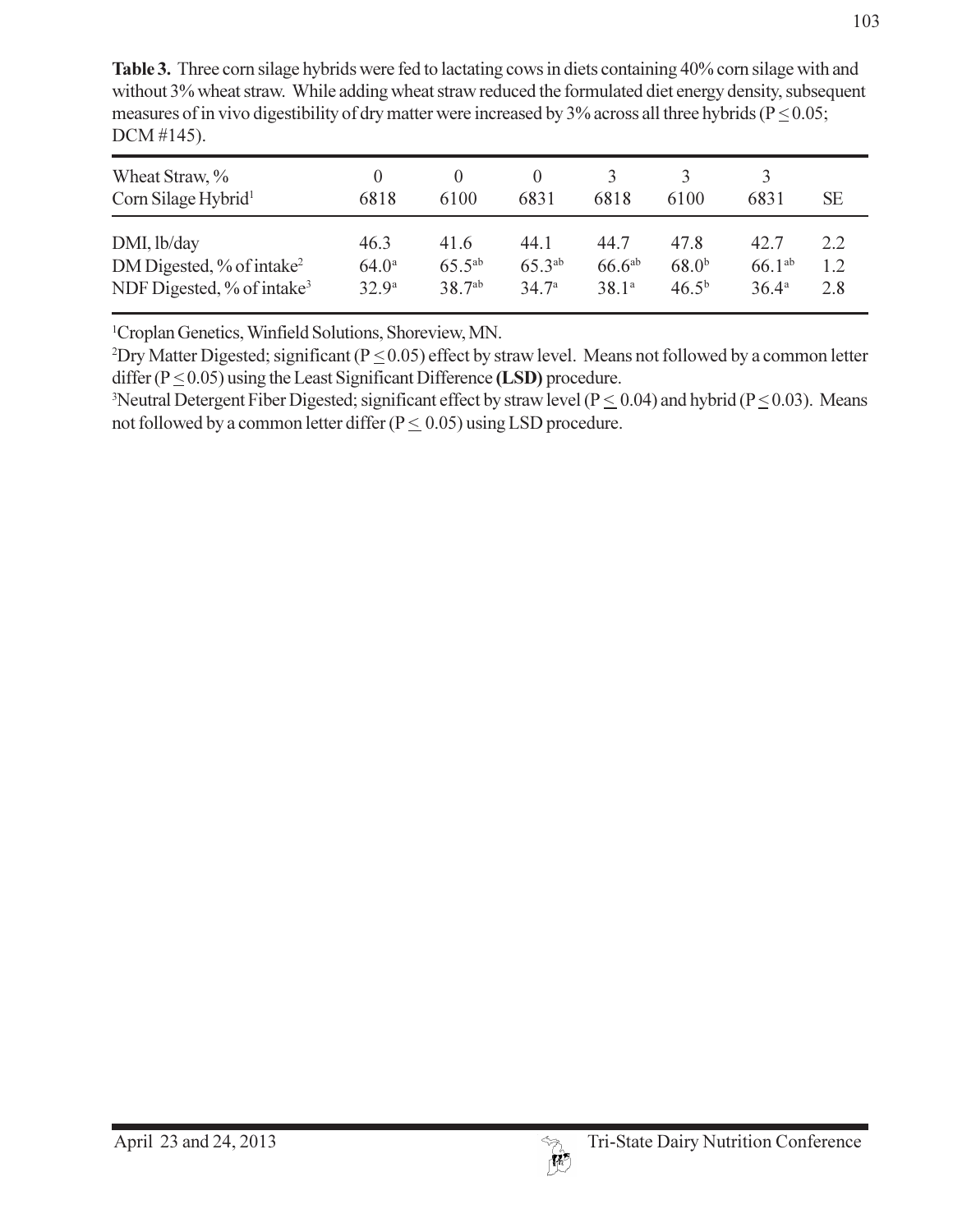



Figure 1. Ruminal digestibility coefficients for dry matter (DM), starch, NDF and feed protein (after subtracting out the microbial contributions to the duodenal protein flow) were depressed as dry matter intake (DMI) increased.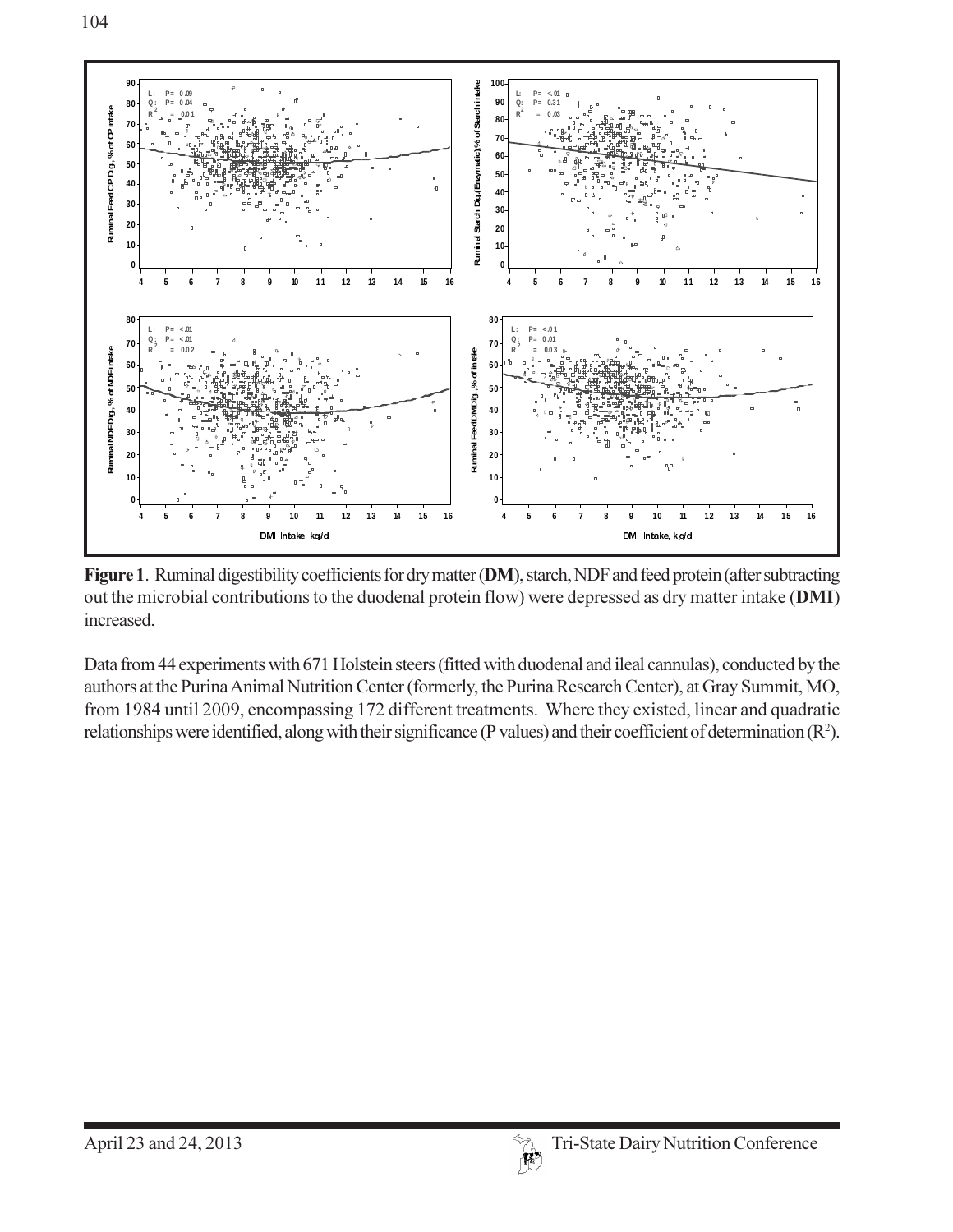

Figure 2. From the wide distribution of data, it becomes apparent there can be a 7 to 10 fold range in ruminal NDF digestibility coefficients.

Data from 44 experiments with 671 Holstein steers (fitted with duodenal and ileal cannulas), conducted by the authors at the Purina Animal Nutrition Center (formerly, the Purina Research Center), at Gray Summit, MO, from 1984 until 2009, encompassing 172 different treatments.

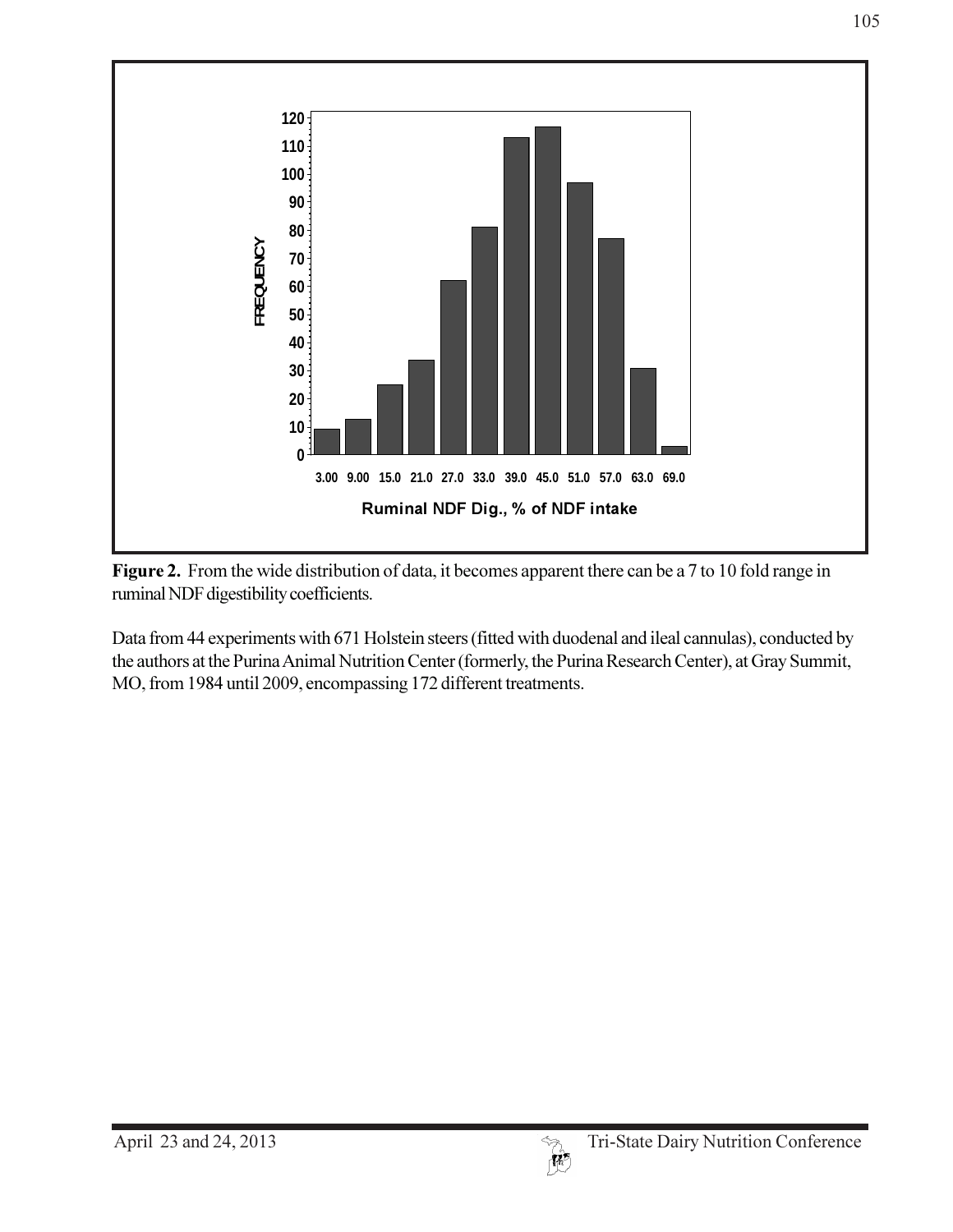

and ruminal NDF digestibility. **Figure 3.** While there was a positiv<br>
ruminal NDF digestibility ( $P \le 0.05$ )<br>
and ruminal NDF digestibility.<br>
Data from 44 experiments with 671 ruminal NDF digestibility ( $P \leq 0.05$ ), no such relationship existed between ruminal ammonia concentration

eriments with 671 Holstein steers (fitted with duodenal and ileal cannulas), conducted by and ruminal NDF digestibility.<br>Data from 44 experiments with 671 Holstein steers (fitted with duodenal and ileal cannulas), conduct<br>the authors at the Purina Animal Nutrition Center (formerly, the Purina Research Center), quadratic relationships were identified, along with their significance (P values) and their coefficient of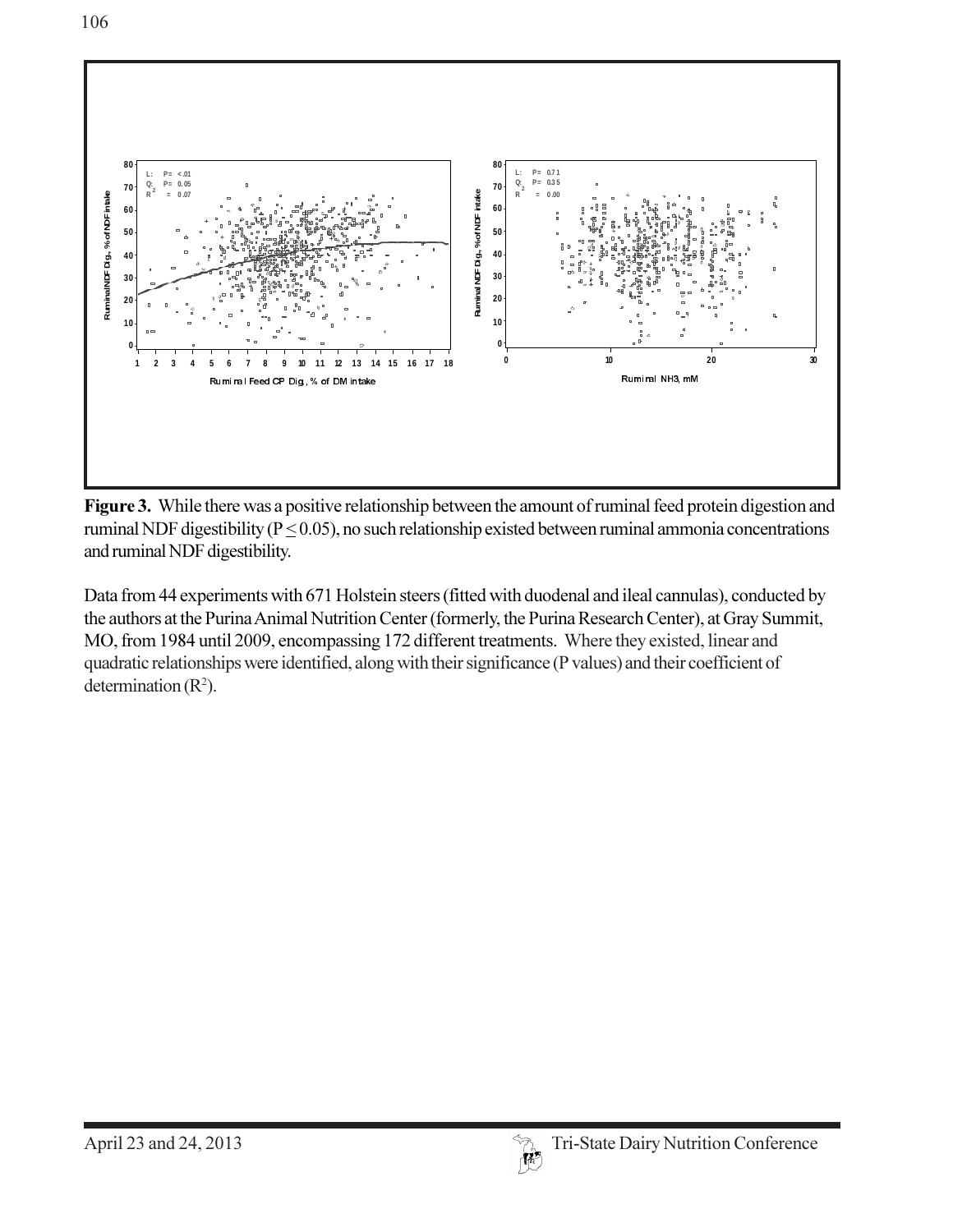

Figure 4. The negative relationship between the amount of ruminal starch digestion and ruminal NDF digestibility ( $P \le 0.01$ ) would be consistent with the positive relationship between ruminal pH and ruminal NDF digestibility ( $P \le 0.01$ ).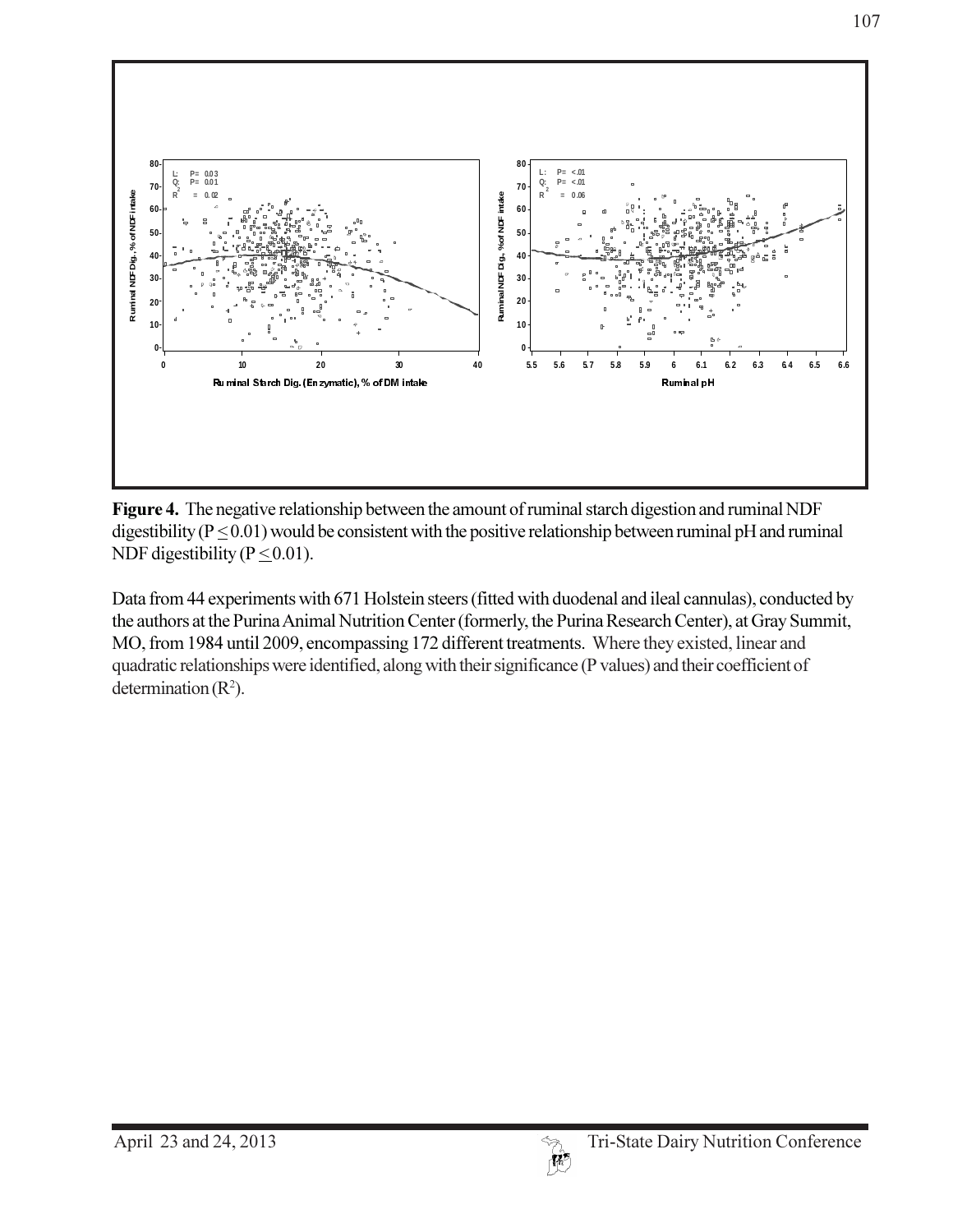

Figure 5. A negative quadratic relationship ( $P \le 0.01$ ) existed between fat percentage in the diet (by acid hydrolysis; FatAH) and ruminal NDF digestibility.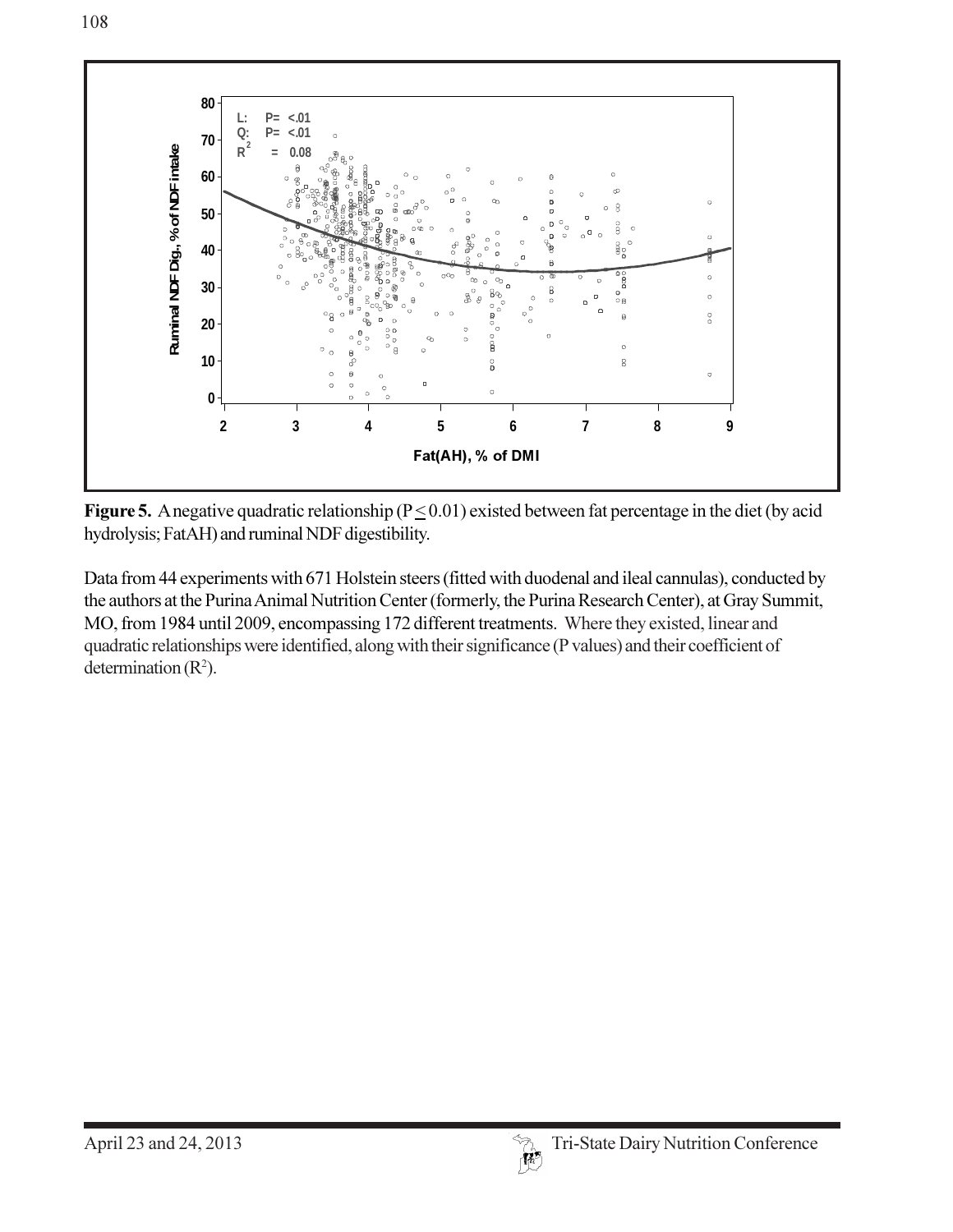

Figure 6. Based on the distribution of data, it becomes apparent there can be a 3 to 4 fold range in ruminal starch digestibility coefficients.

Data from 44 experiments with 671 Holstein steers (fitted with duodenal and ileal cannulas), conducted by the authors at the Purina Animal Nutrition Center (formerly, the Purina Research Center), at Gray Summit, MO, from 1984 until 2009, encompassing 172 different treatments.

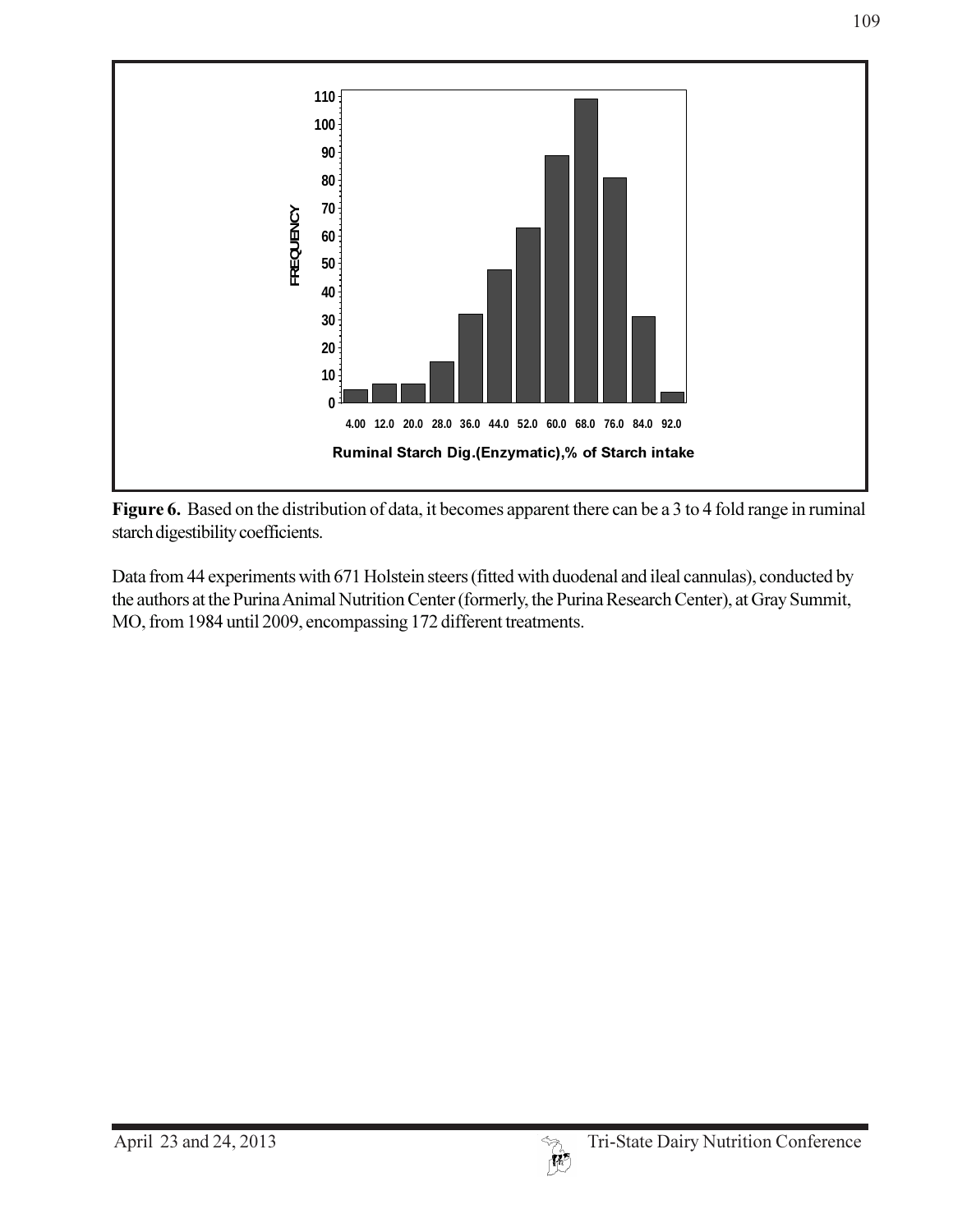

Figure 7. While there was a positive relationship between the amount of ruminal feed protein digestion and ruminal starch digestibility ( $P \le 0.01$ ), no such relationship existed between ruminal ammonia concentrations and ruminal starch digestibility.

 $R^2$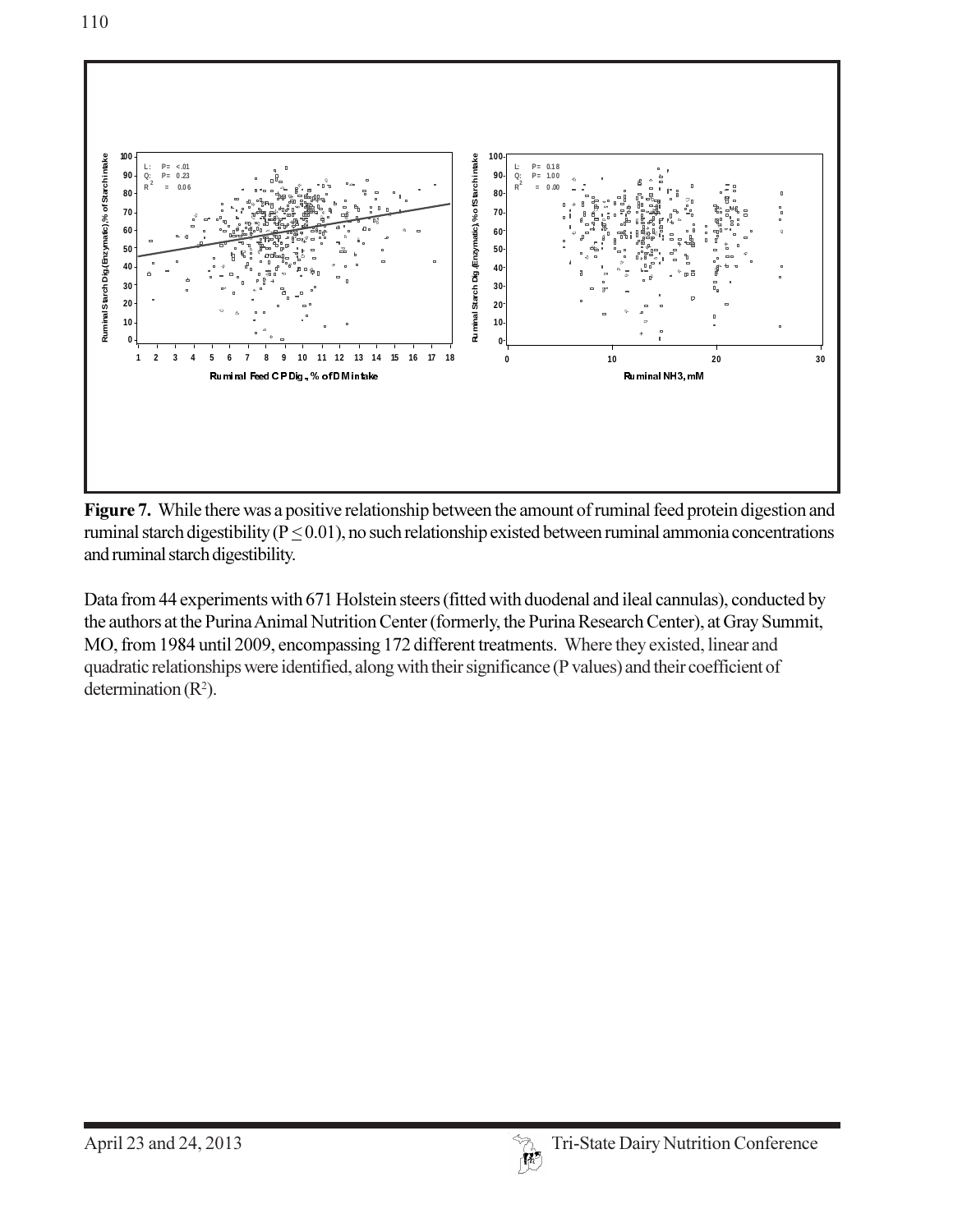

Figure 8. There was a positive relationship ( $P \le 0.01$ ) between the amount of NDF digested ruminally and ruminal starch digestibility.

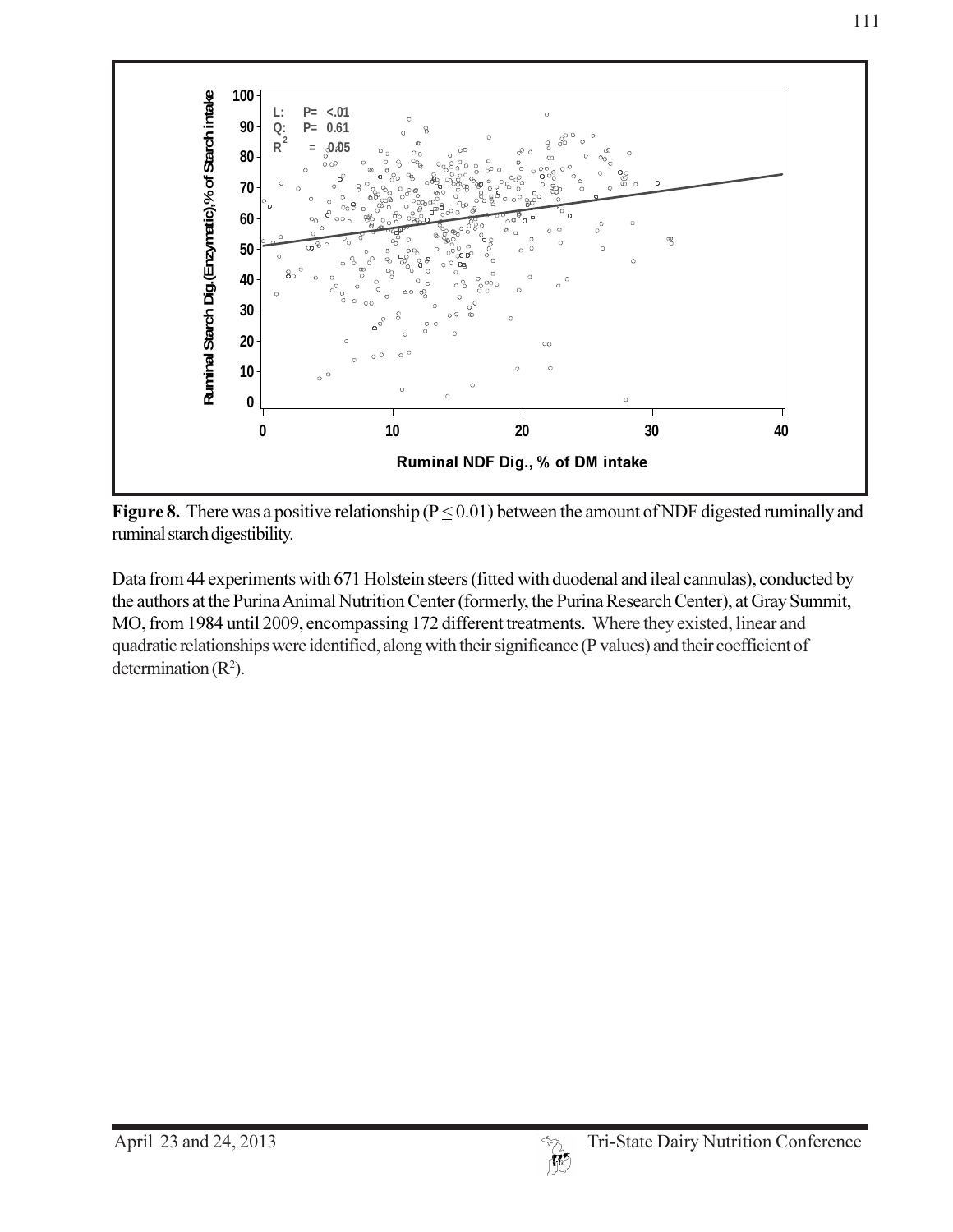

Figure 9. Neither rumen pH nor fat (by acid dialysis; FatAH) level in the diet had any relationship with ruminal starch digestibility.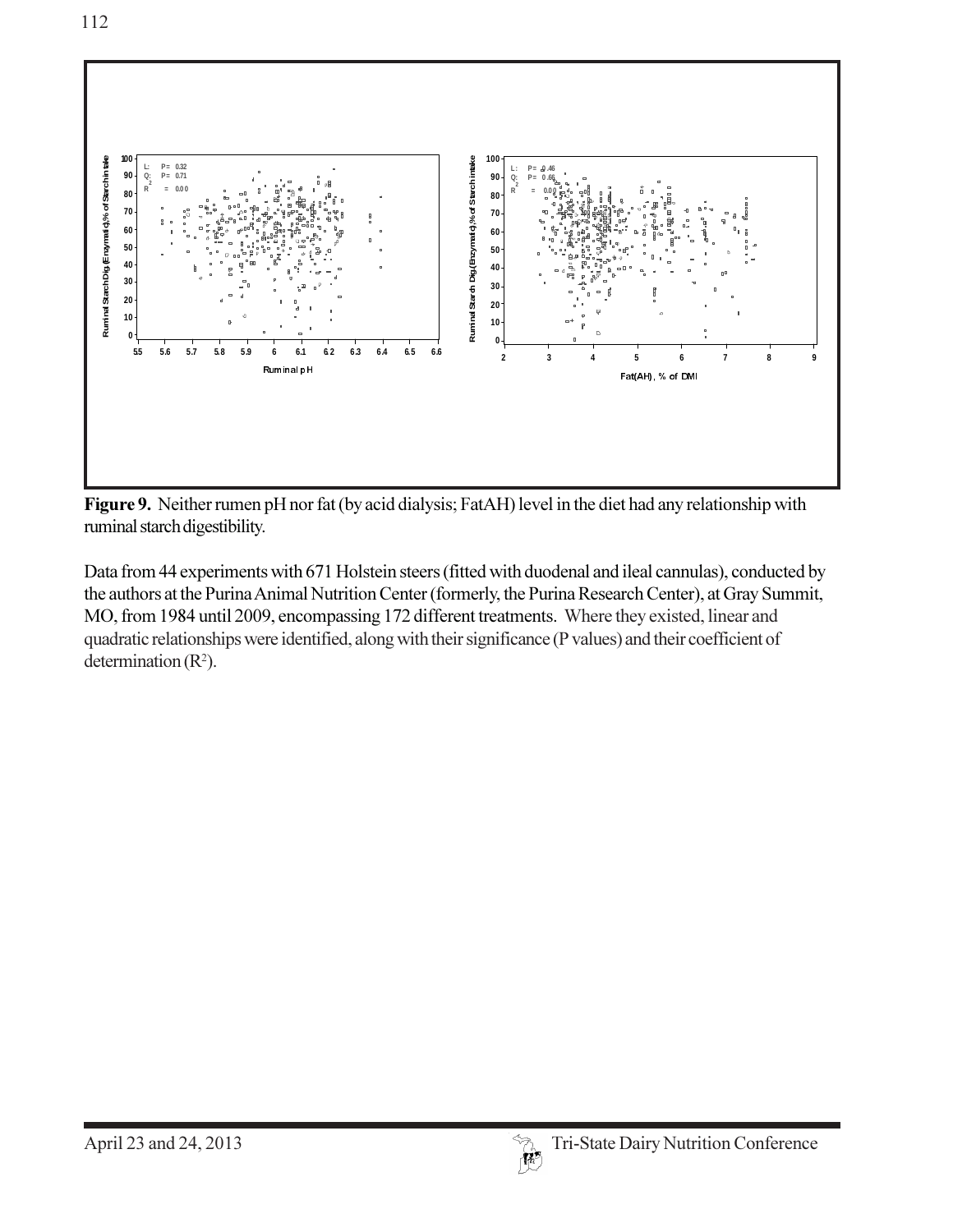

Figure 10. Based on the distribution of data, the 3 to 4 fold range in ruminal feed protein digestibility coefficients is surprising wide.

Data from 44 experiments with 671 Holstein steers (fitted with duodenal and ileal cannulas), conducted by the authors at the Purina Animal Nutrition Center (formerly the Purina Research Center), at Gray Summit, MO, from 1984 until 2009, encompassing 172 different treatments.

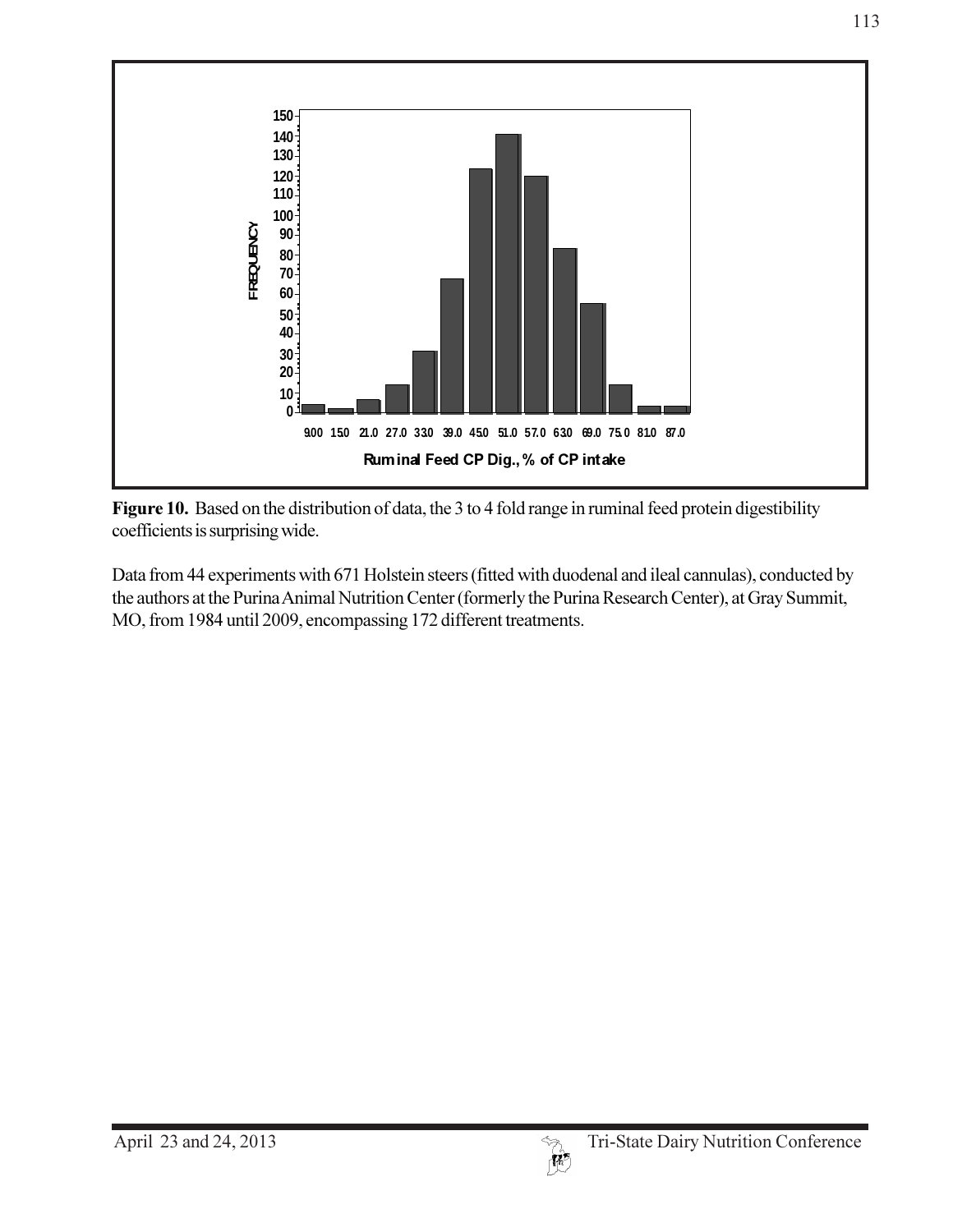

Figure 11. There was a relatively stronger positive effect from the amount of NDF digested in the rumen  $(P \le 0.03; R^2 = 0.09)$ , than there was from the amount of starch digested in the rumen  $(P \le 0.01; R^2 = 0.01)$ 0.04) on ruminal feed protein digestibility.